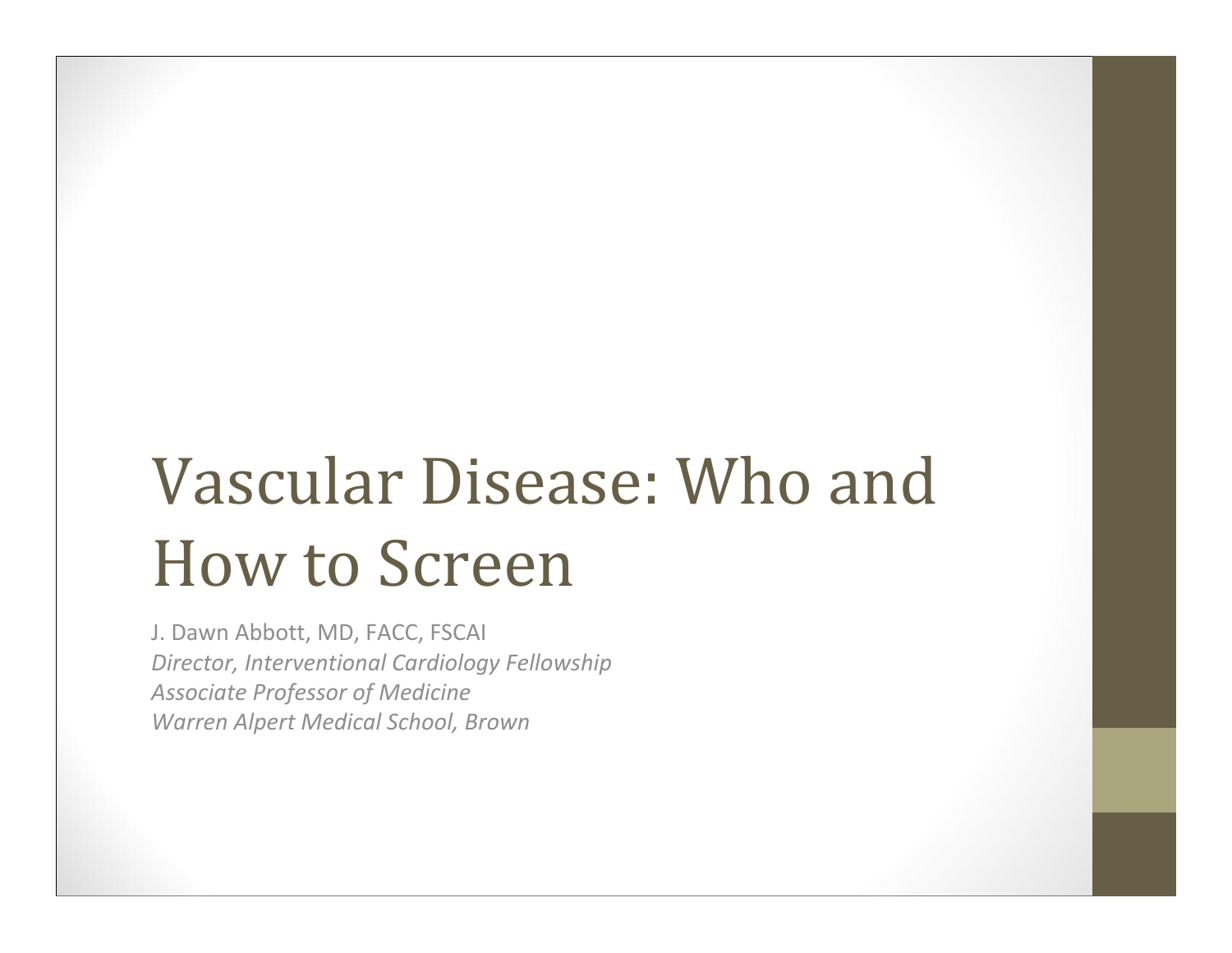#### Importance

- • Non‐coronary atherosclerosis is associated with cardiovascular morbidity and mortality and end organ ischemia
	- $\bullet$  Extracranial cerebral disease
		- TIA/CVA, subclavian steal
	- Visceral/Renal artery stenosis
		- $\bullet$ Resistant HTN, CKD, CHF
		- •Mesenteric ischemia
	- $\bullet$  Lower extremity disease
		- $\bullet$ Claudication, CLI
- Aneurysmal disease
	- •Dissection, rupture, embolization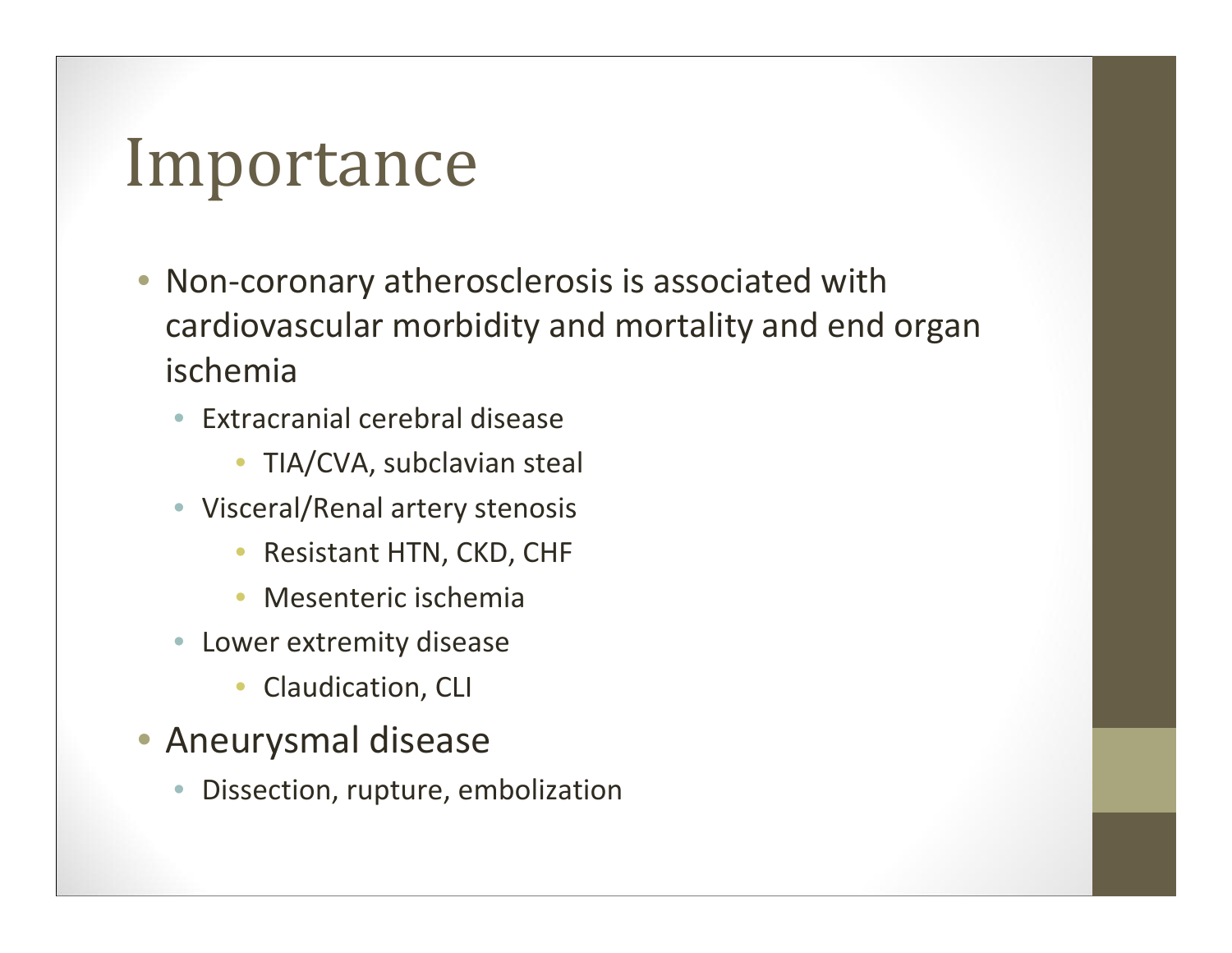#### PAD and Prognosis

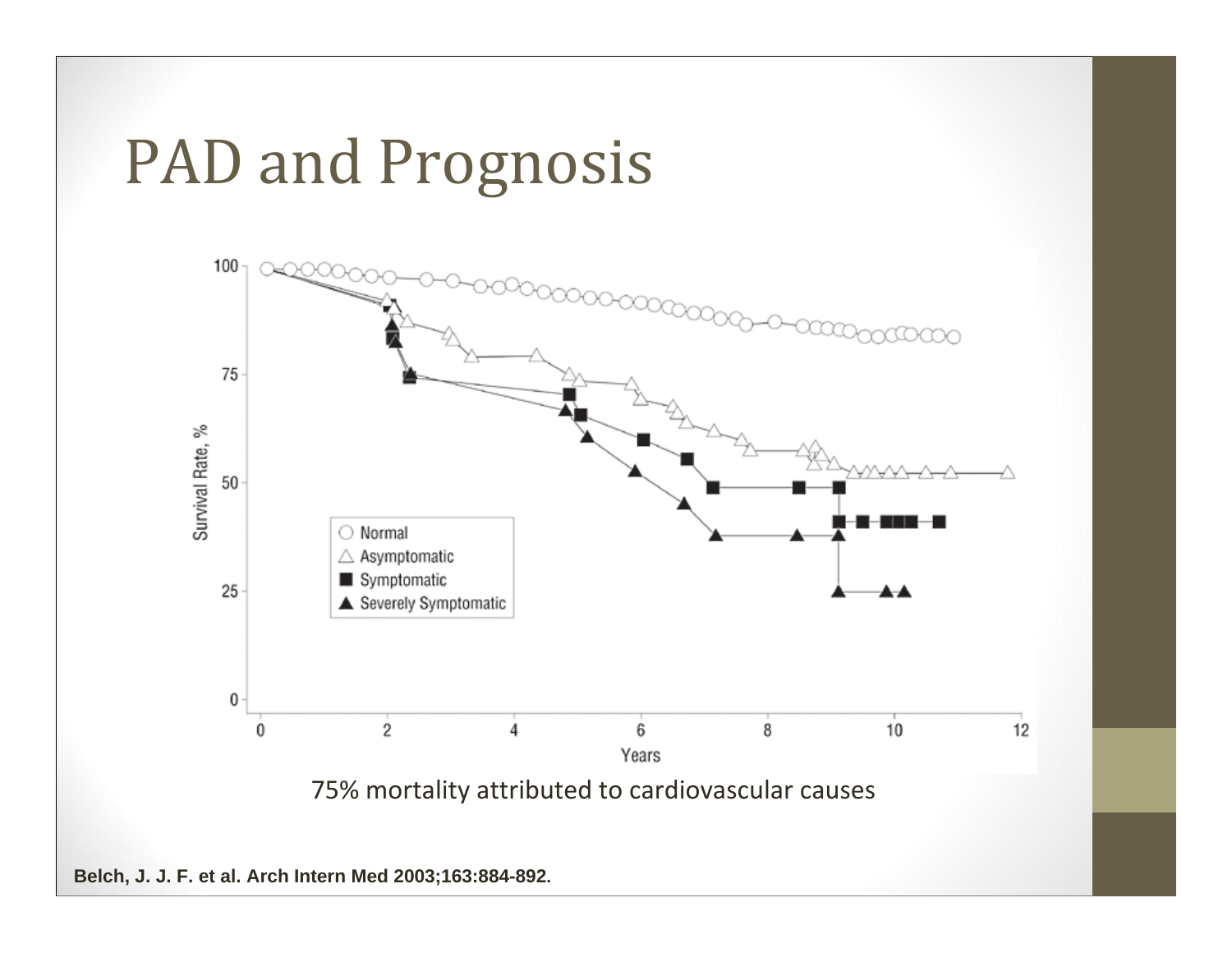#### Internist Role Identification of Vascular Disease

- Screening history and physical in at risk individuals (under 50 with DM, over 50 with risk factors, over 70)
	- Assess visual and neurologic symptoms, walking impairment, claudication, ischemic rest pain, nonhealing wounds, post prandial abdominal pain, weight loss
	- • Bilateral BP, comprehensive pulse examination, bruits, skin, foot inspection, retinal exam
- AAA risk (over 50)
	- Inquire FH first-order relative with AAA
	- •Palpation of aorta and popliteal fossa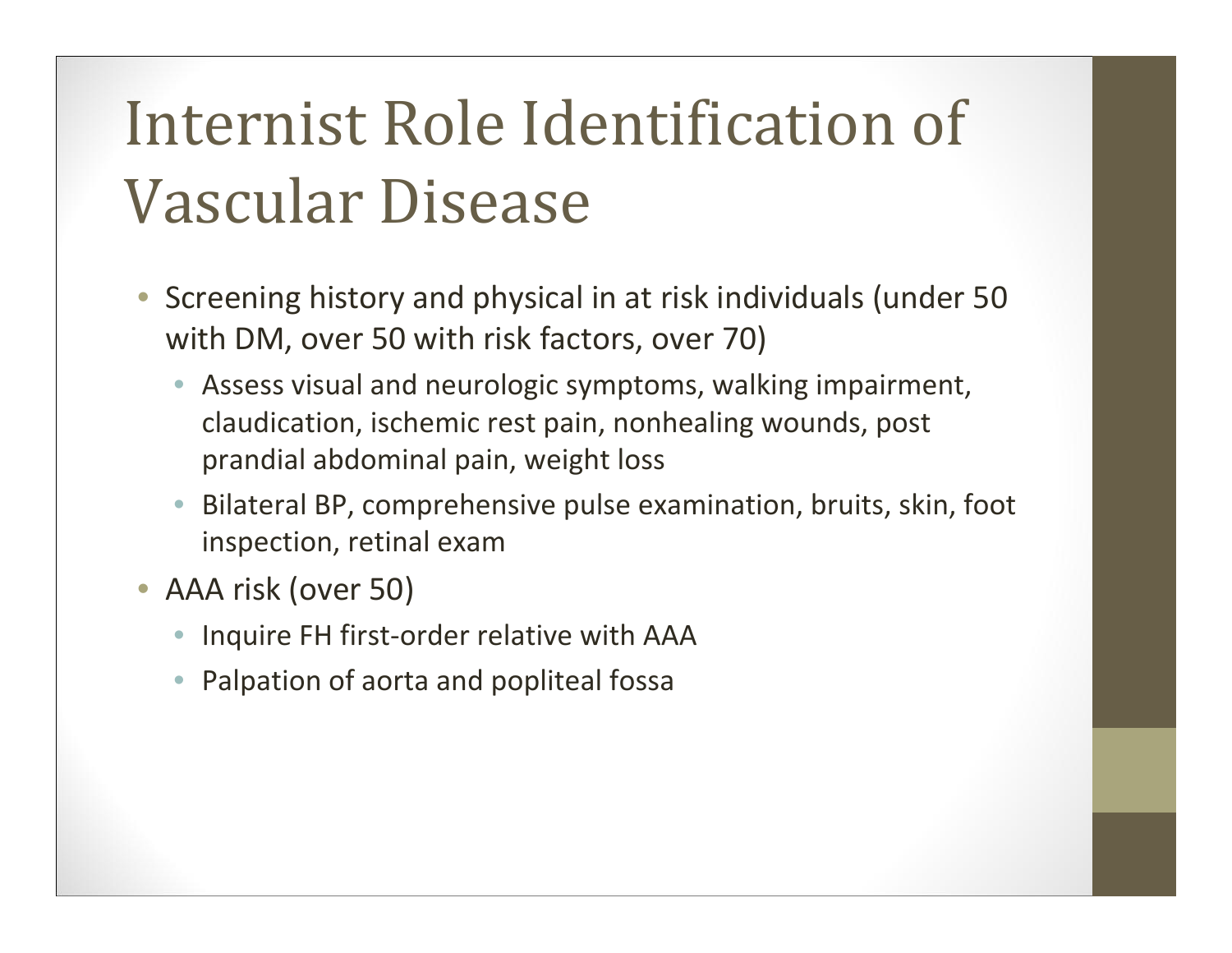#### When is a carotid ultrasound indicated?

- • Signs or symptoms
	- Suspected TIA/CVA
	- Vertebrobasilar symptoms
	- •Syncope unclear cause
	- •Hollenhorst plaque visualized on retinal examination
	- Pulsatile neck mass
	- Cervical bruit
	- Discordant upper extremity BP
- Screening\*
	- $\bullet$ • No bruit
		- •**•** Known atherosclerosis
		- $\bullet$ • Neck irradiation >10 yrs
- Technical limitations or indeterminate findings
	- CTA/MRA

\*Routine screening carotid disease not recommended by U.S. Preventive Services Task Force (USPSTF)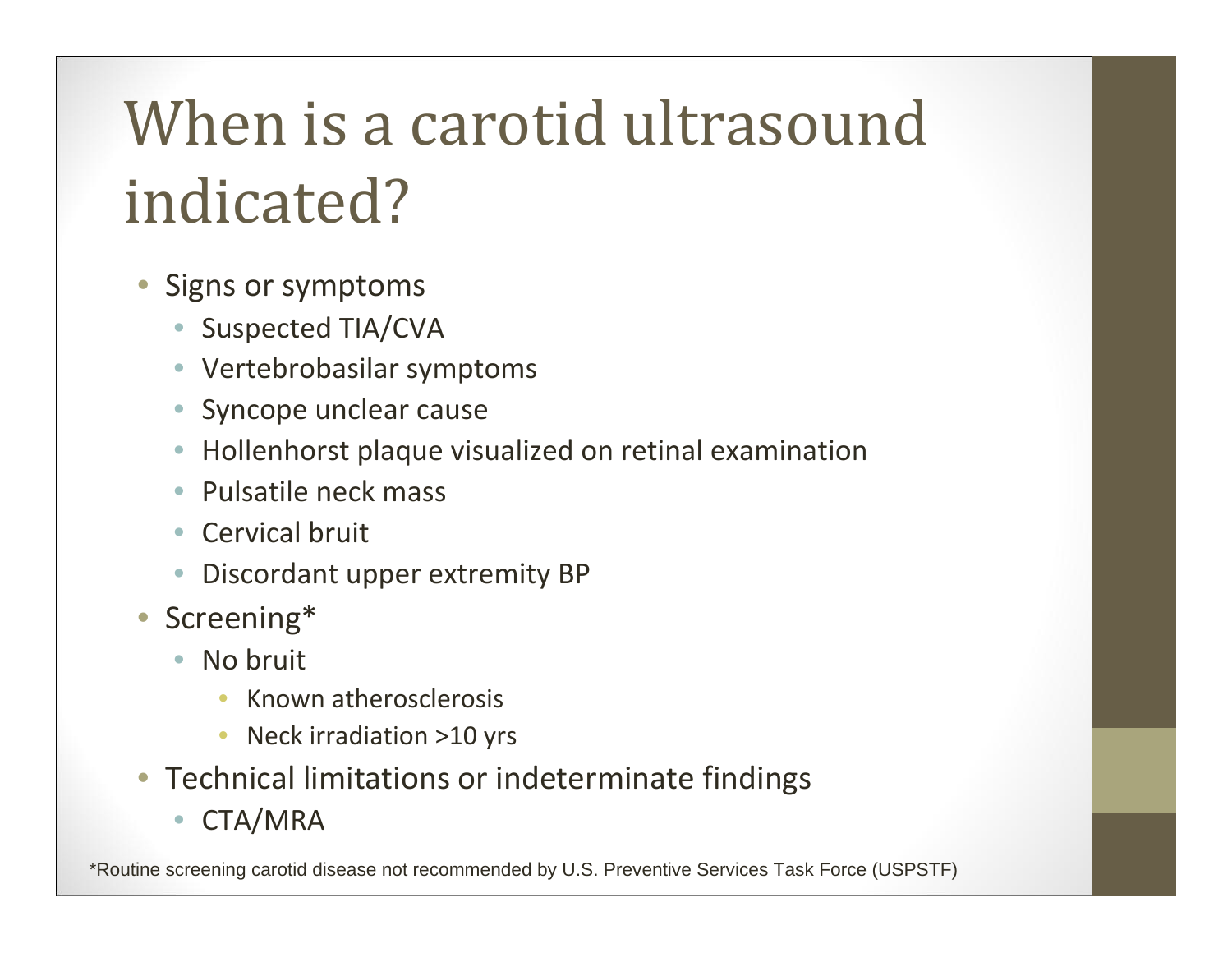#### When is visceral US indicated?

- Suspected RAS
	- Creatinine Elevation and/or HTN
		- •Malignant or resistant hypertension
		- Worsening blood pressure control in long‐standing hypertensive patient Hypertension in young person (age 35 years)
		- Unexplained size discrepancy between kidneys (1.5 cm; in longest dimension)
		- Unknown cause of azotemia (e.g., unexplained increase in creatinine) Increased creatinine (50% baseline or above normal levels) after the administration of ACE/ARBs
		- Epigastric bruit
		- Refractory CHF, acute pulmonary edema
- Suspected Mesenteric Ischemia
	- Post prandial pain and weight loss (no GI cause)
- Not for routine screening
- Technically limited
	- •Consider MRA/angiography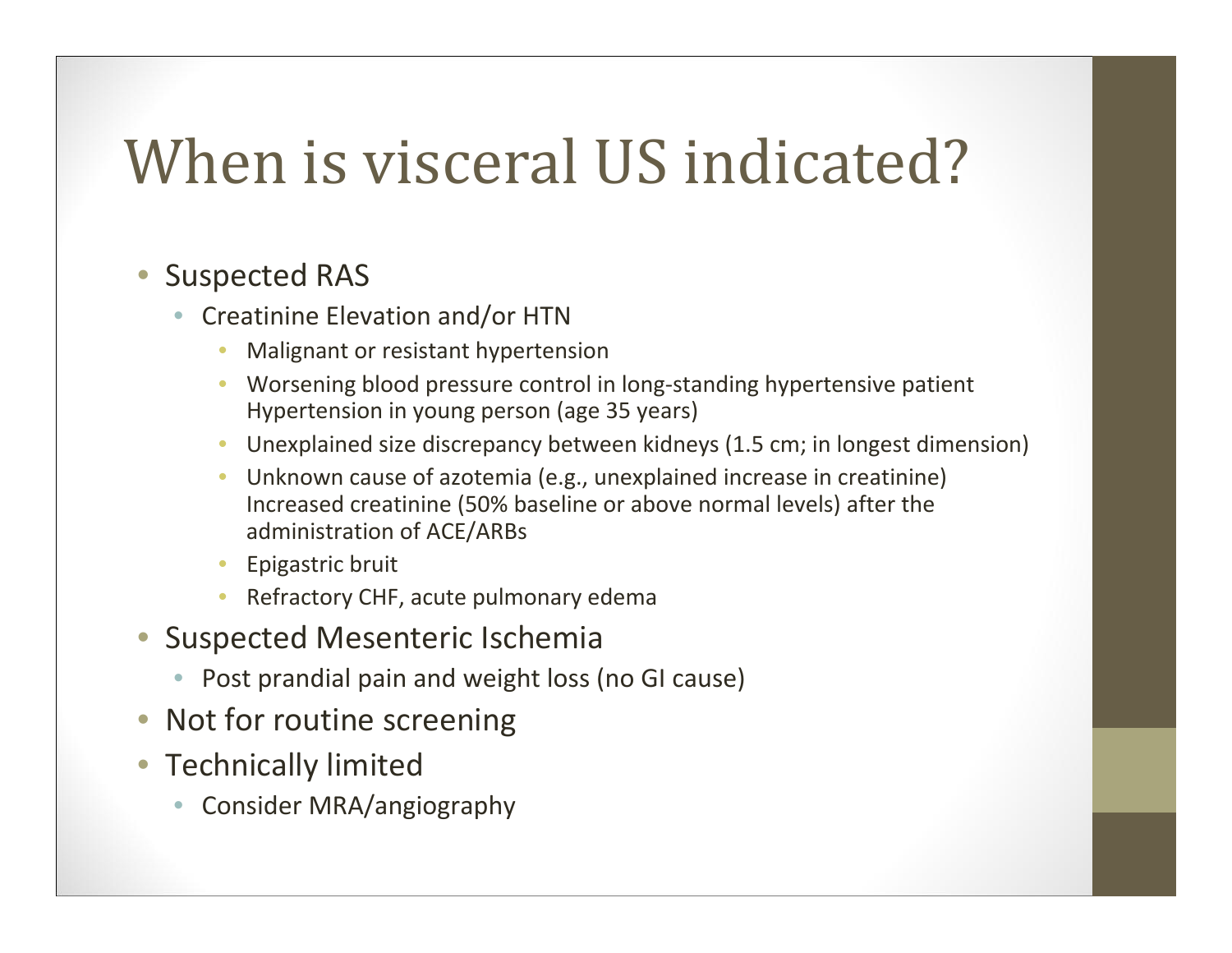### When is Aortic US Indicated?

#### •Signs or symptoms

- •Aneurysmal femoral or popliteal pulse
- Pulsatile abdominal mass
- •● Decreased or absent femoral pulse
- •Abdominal or femoral bruit
- • Evidence of atheroemboli in the lower extremities, including ischemic toes
- •Abnormal physiologic testing indicating aortoiliac occlusive disease
- •■ Abnormal abdominal x-ray suggestive of aneurysm
- •• Presence of a lower extremity arterial aneurysm
- •• Presence of a thoracic aortic aneurysm
- Screening AAA
	- •• Men and women >60 with a first degree relative with an abdominal aortic aneurysm
	- •● Men 65-75 current or former smoker\*
	- • Other groups consider risk‐benefit of screening
		- Women 65‐75 current or former smoker, Age >75

\*U.S. Preventive Services Task Force (USPSTF), society recommendations may differ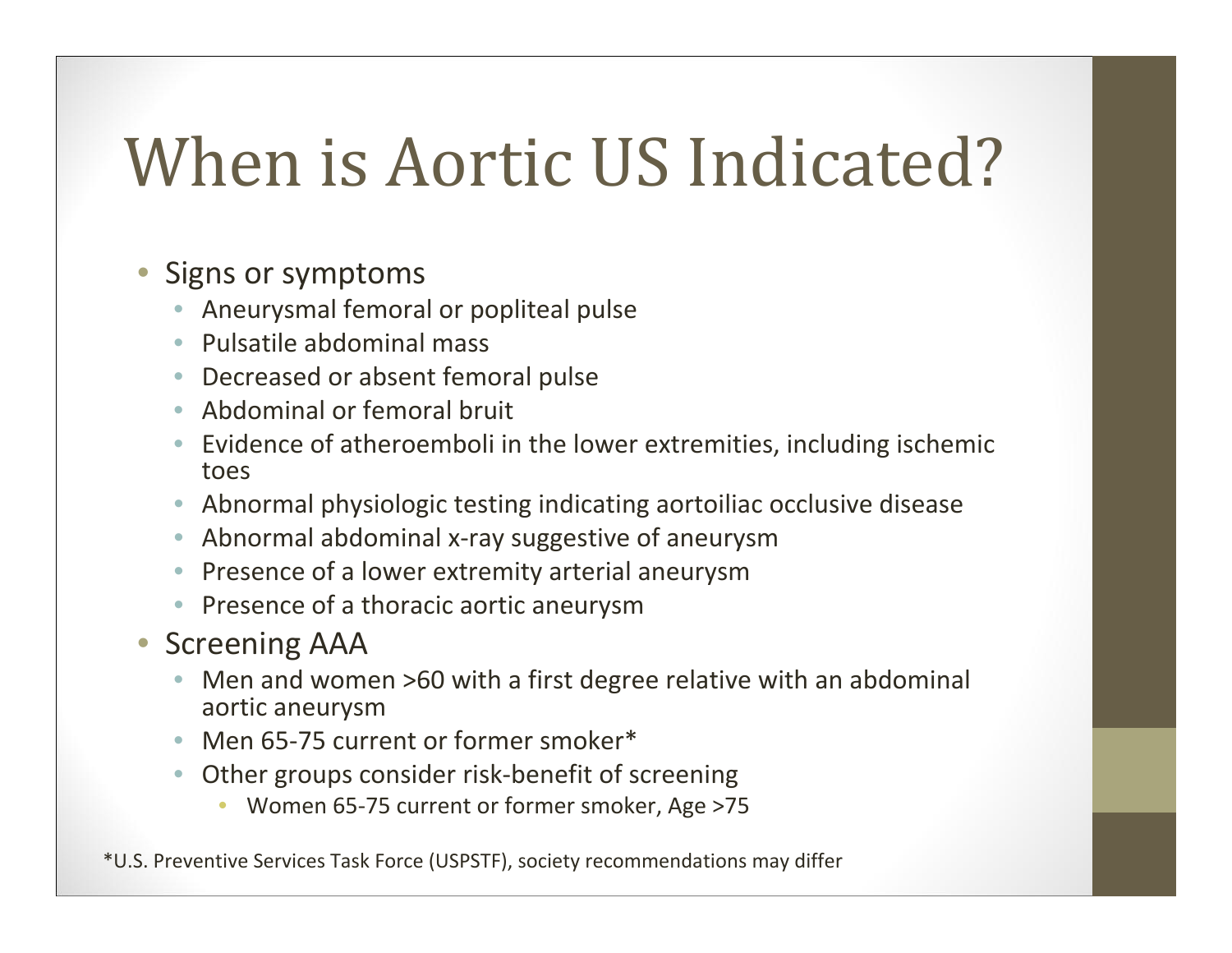# Lower Extremity Artery Testing

(Multilevel Physiological Testing/DUS With ABI and PVR)

- $\bigcirc$  Signs or symptoms
	- Lower extremity claudication
	- •Femoral bruit, diminished/absence pulses
	- Leg/foot/toe pain at rest
	- Foot or toe ulcer or gangrene
	- •• Infection of leg/foot without palpable pulses
	- •Suspected acute limb ischemia
	- •Evidence of atheroemboli in the lower extremities
- ABI only\*
	- Age >50 with DM or smoking
	- Age >70

\*Not recommended by U.S. Preventive Services Task Force (USPSTF), endorsed by ACC/AHA/ADA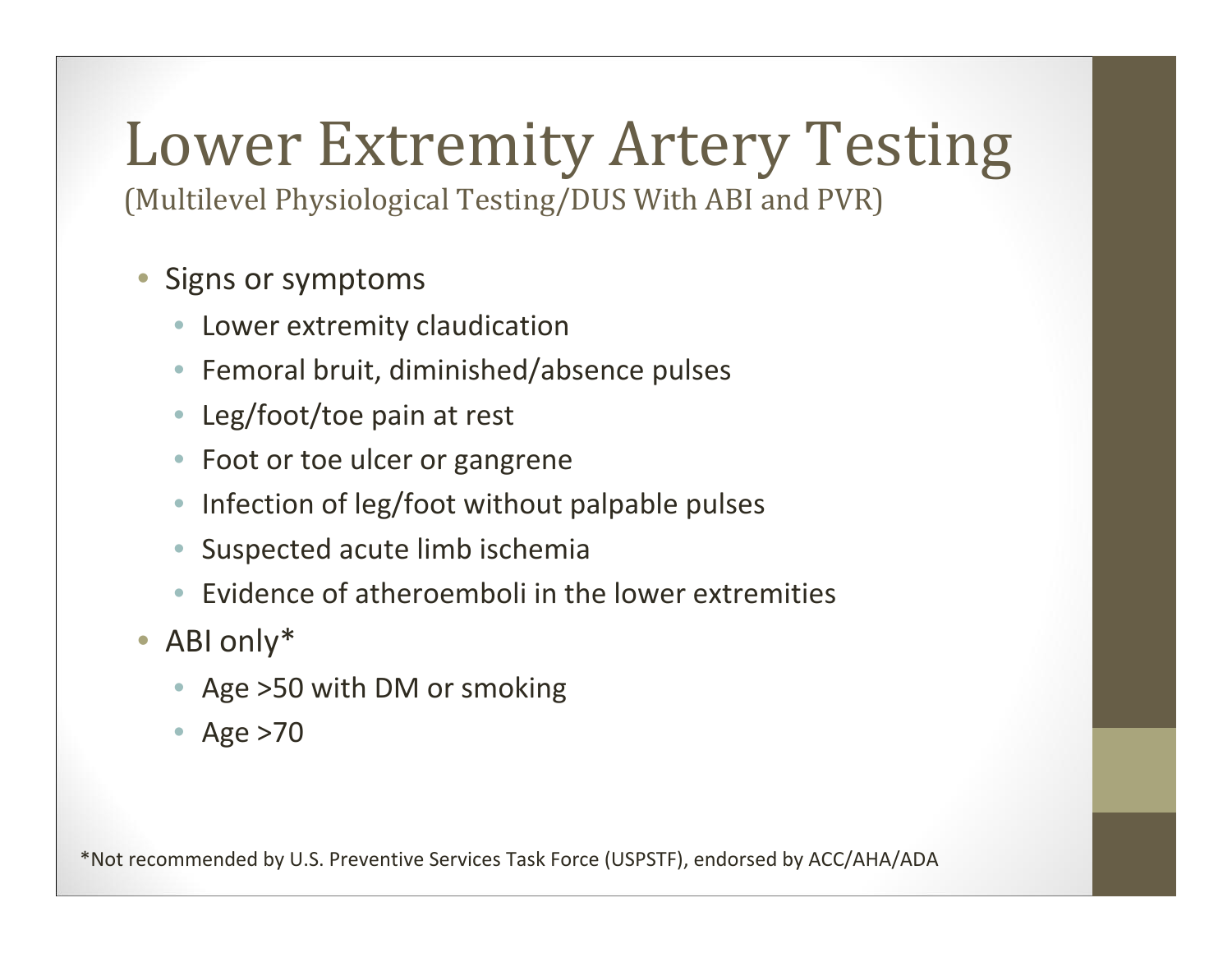# **Steps After Disease Detection**

- Treatment to reduce risk of disease progression and CV events
	- $\bullet$ Smoking cessation
	- •Control of cardiovascular risk factors
	- •Antiplatelet therapy
	- $\bullet$ Statins
	- ACS/ARB in certain populations
		- $\bullet$ Unilateral RAS
		- LE PAD
	- $\bullet$  Beta‐blockers
		- AAA reduce expansion
- $\bullet$  Symptomatic individuals
	- •Chronicity and short term risk assessment
	- $\bullet$  $\bullet$  Initiation of specific therapy (i.e. cilostazol for IC) or urgent referral to vascular specialist (TIA with carotid DUS stenosis >70%)